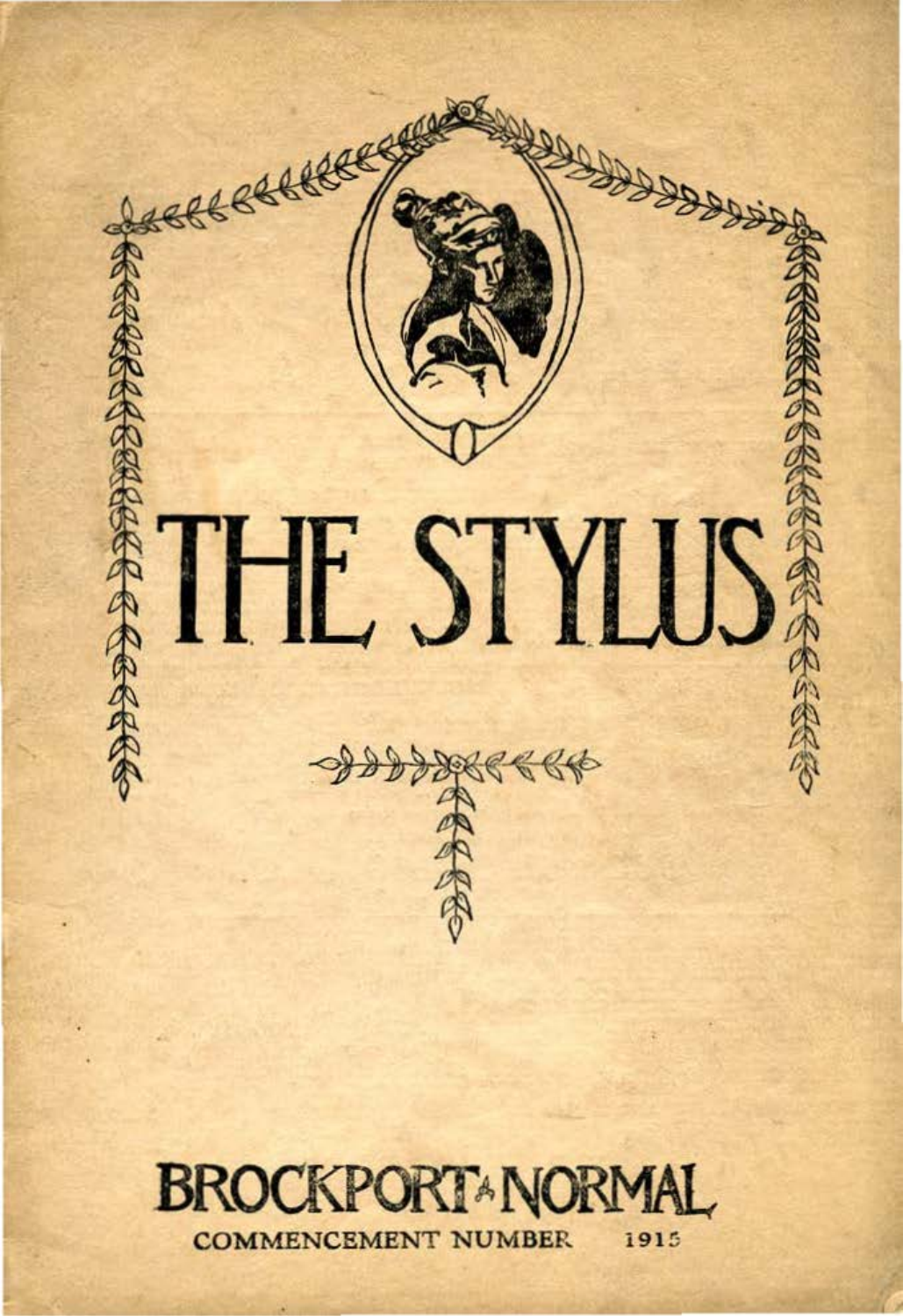#### Vol. II

#### **JUNE, 1915**

No. 2

Published Quarterly by the Students of the Brockport Normal School Entered as second class matter Nov. 17, 1914, at the post office at Brockport, N.Y., under the Act of March 3, 1879 **50 CENTS PER YEAR** 



#### **SENIOR NORMAL**

**RESIDENCE** 

TO TEACH AT

**RUTH ANTHONY** She said or right or wrong, what came into her head Rochester

> NINA BAKER Ever loyal to truth

Webster

**MARY BENNETT** Ease with dignity

Waterport

ETHEL BOOTH She was so thrifty and good Beacon

Brockport

**ANNA BOUGHTON** Thy eyes are seen in diamonds bright

Honeoye

Victor

**GERTRUDE BRAMAN** A merry heart goes all the day **Clifton Springs** 

**GRACE BREW** With the smile that was childlike and bland Bergen Stone Church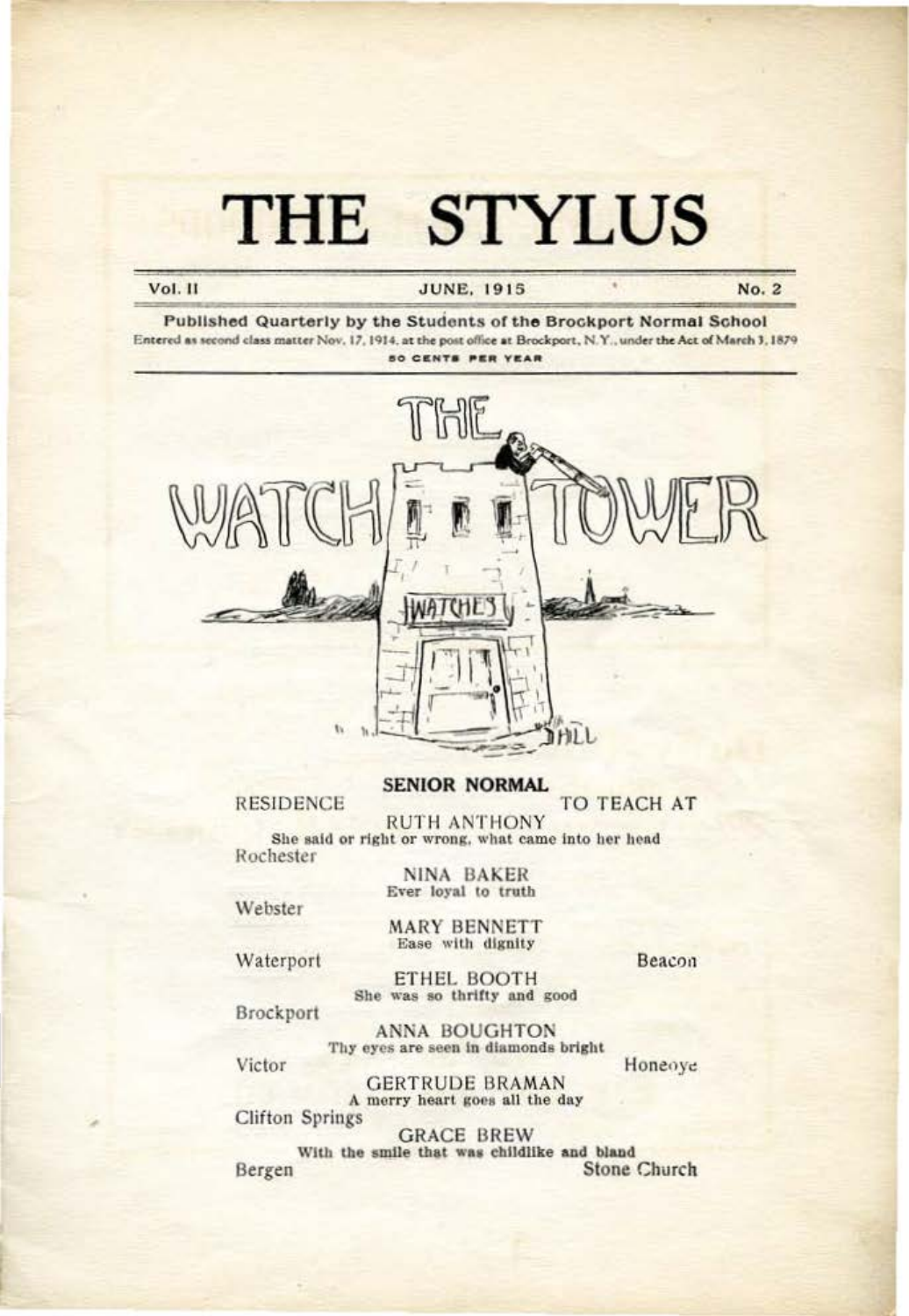MARIE BROWN<br>Life is too short for mean anxieties **Brockport** Lyndonville

PHOEBE CAHILL Always thoughtful, and kind, and untroubled

Macedon **RUTH CHAPMAN** 

Of all our parts, the eyes express<br>The sweetest kind of bashfulness Spencerport

**MARGARET CLAPP** Whate'er she did was done with so much ease, In her alone 'twas natural to please. Rochester Ithaca

**HELENE CLARK** The strongest passion which I have is honor

Honeove Falls Brockport **GERTRUDE COFFEY** 

Heart on her lips and soul within her eyes Albion

**MARGARET COSGROVE** A smile that glow'd celestial rosy red. Spencerport

Sweden **MARY DEAN** 

Her sunny locks hang on her temples like a golden fleece Medina

MARGARET DODD The voice so sweet, the words so fair Wiconisco, Pa.

**RUTH DONOHUE** Of manners gentle, of affections mild Middleport

Middleport

**LUCILE EAKINS** Or light or dark, or short or tall, She sets a springe to snare them all. South Butler

**IRENE FINNEGAN** 

A truer, nobler, trustier heart,<br>More loving or more loyal never beat within a human breast.

Honeove Falls

Rocheste:

**VERDA FRANK** 

Virtue is bold, and goodness never fearful Honeoye Falls Clarkson

**FLORENCE GILLETTE** She taketh most delight in music

Bergen

 $\overline{\mathbf{A}}$ 

Bergen

ALICE GOFF

A modest blush she wears not form'd by art Brockport

**LAVERNE GRABB** 

Meet then the senior, far renowned for sense Webster East Rochester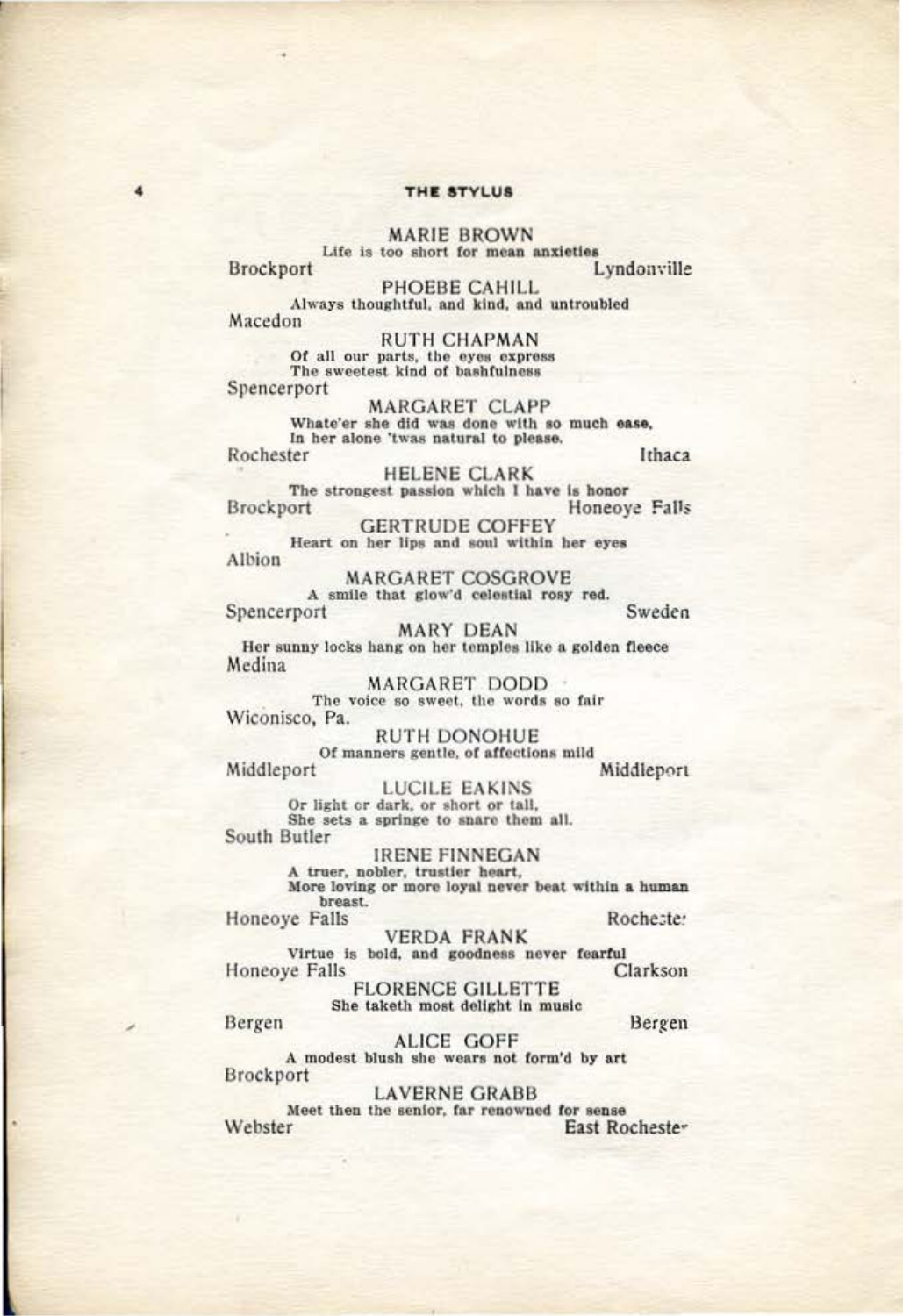E. MILDRED GREENE And those who know thee, know all words are faint Fairport Rushville

**MARGARET GREENE** Her air, her voice, her looks, and honest soul speak all so movingly in her behalf Rushville

**FRANCES GRIDLEY** She reasoned without plodding long Spencerport Adams Basin

**RUTH HAWLEY** Joy rises in me like a summer's morn

Chili Station Oakfield **HELEN HEALEY** 

Her hand is ever ready and willing East Syracuse

**FLORENCE HUCKNALL** Your bounty is beyond my speaking

Albion

**MADELINE HUGHES** A thing of beauty is a joy forever

Kent

**BESSIE JOHNSON** A true friend to the true

Bergen

**GRACE JOHNSON** I know transplanted human worth Will bloom to profit otherwhere Canandaigua

Canandaigua

**ALTA JUSTICE** A scorn of flattery, and a zeal for truth

Barnard

**LOVILLA KEDIAN** 'Tis good to be merry and wise

Spencerport

**MARION KENNEDY** For smiles from reason flow

Albion

**LELIA KYTE** We live not to ourselves, our work is life

Victor

Newark

Hemlock

Marion

**EDNA LARGE** 'Tis good will makes intelligence

Auburn

Churchville

**RUTH MACHESNEY** Few and precious are the words which the lips of wisdom utter. Ithaca Hilton

MARIE MARTIN Thought alone is eternal

Kirks

**HAZEL MILLER** They do not love that do not show their love Waterport

Caledonia

Red School

Newark

5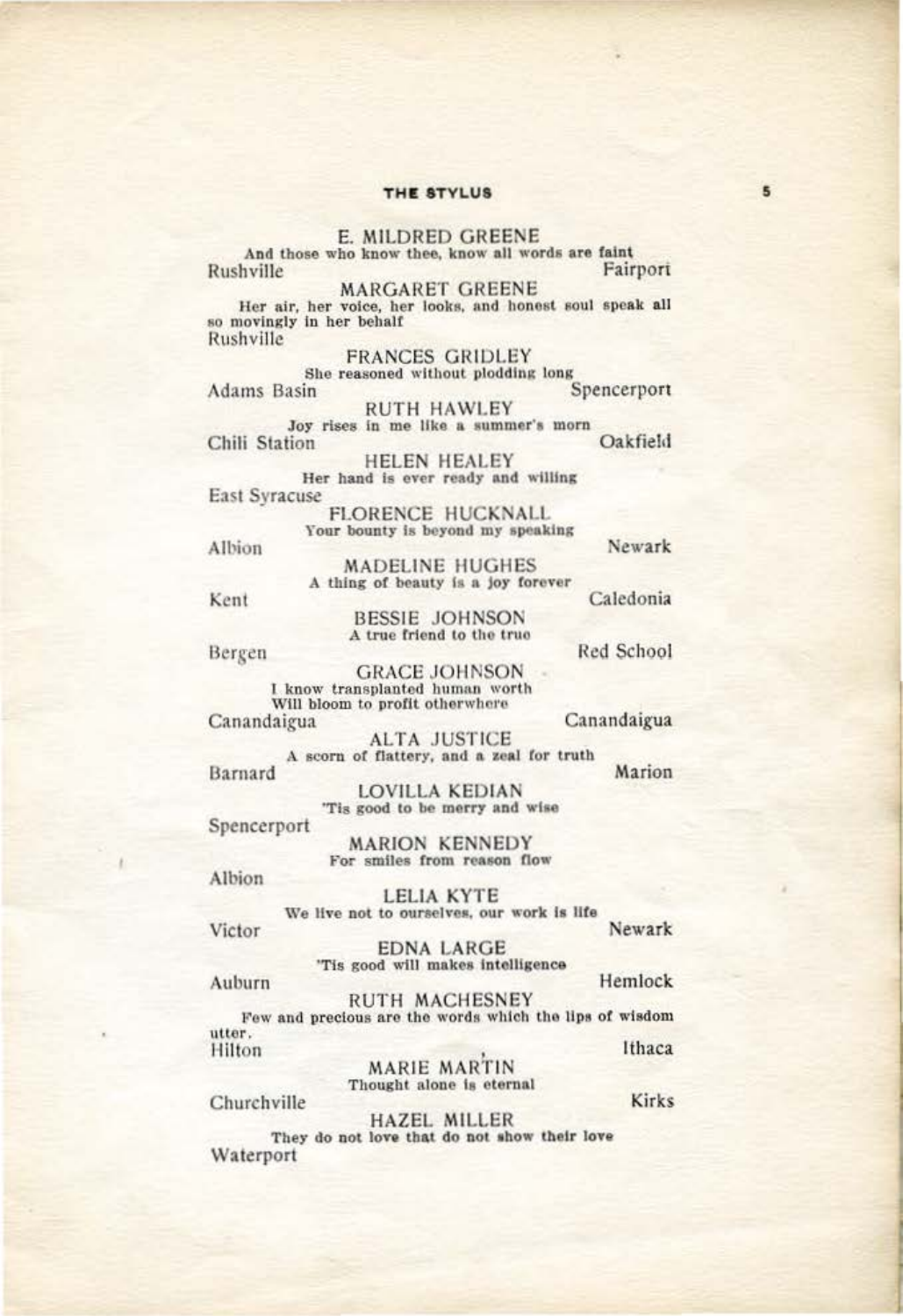**BERTHA MURRAY** To be strong is to be happy

Brockport

**KATHARINE O'BRIEN** I have no other but a woman's reason, I think him so because I think him so Canandaigua

**JOHN PARKER** I am the very pink of courtesy

Kendall

**JOANNA PETTIT** Beware of her fair hair, for she excels All women in the magic of her locks Lyndonville

ETHEL RUSSELL<br>Truth needs no flowers of speech

Walworth

MARGARET RYAN<br>High flights she had and wit at will, And so her tongue lay seldom still

Brockport

Rochester

**ELSIE SHECK** Knowledge comes, but wisdom lingers Spencerport

Victor

**LOUISE SHAW** To know is to esteem and love

Holley

**FREDERICK STOUT** A man not of words but of actions Interlaken

NINA VANAERNUM Love adds a precious seeing to the eye Lyndonville

Medina **HAZEL VAN ANDEN** At sight of thee my gloomy souls cheers up Rushville

LeRoy

**FLORENCE WATERS** For what I will, I will, and there's an end

Medina

**GRACE WHEELER** A maid of such a genial mood

Holcomb

**ELVA WILSON** Virtue is indeed its own reward **Cameron Mills** 

**MYRTIE WOODWARD** Wit is the loadstar of each human thought, Wit is the tool by which all things are wrought Rochester Brockport

**FLORENCE WORTHINGTON** With wisdom fraught Not such as books, but such as practise taught Groton Honeoye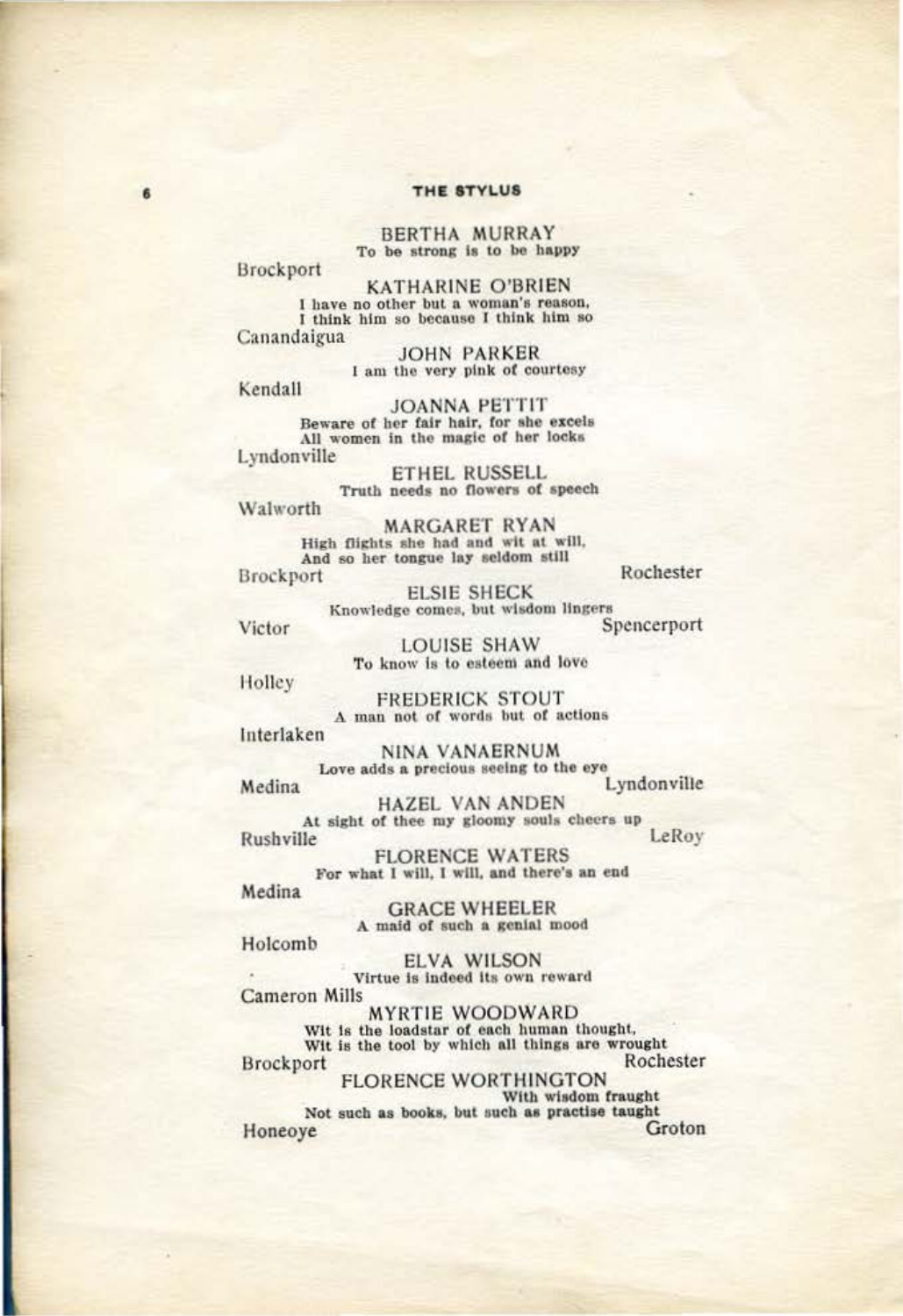## **RURAL SCHOOL COURSE**

ELLA APPLIN Whose little body lodged a mighty mind

Medina

i.

**Otis** 

FANNY EATON Silence in woman is like speech in man

Ontario Ontario

ARTHUR FAGAN

Flirtation, attention without intention West Henrietta

CLARA FOLEY

Her heart as far from fraud as heaven from earth<br>trio Center Contario Ontario Center

ORA FRISBEE

Intent she seem'd, and pondering future things of wondrous weight North Greece

SARAH GULLIVER Your steady soul preserves her frame Auburn Orleans

AGNES LOCHREN The fear of being silent makes us mute

Willard

BESSIE NEWTON

Sweet promptings unto kindest deeds were in her very look Penfield Perinton

LILLIAN POWELL Love, sweetness, goodness in her person shined Canandaigua

NELLIE RYAN The gentleness of all the gods go with thee Macedon

EVELYN SHORT She keeps her temper'd mind, serene and pure Chili Chili

MYRTLE WILLIAMS

The heart of honor, the tongue of truth Spencerport Parma

CAROLINE WRIGHT

Black eyes with a wondrous witching charm Rochester -------------0------------- Kirks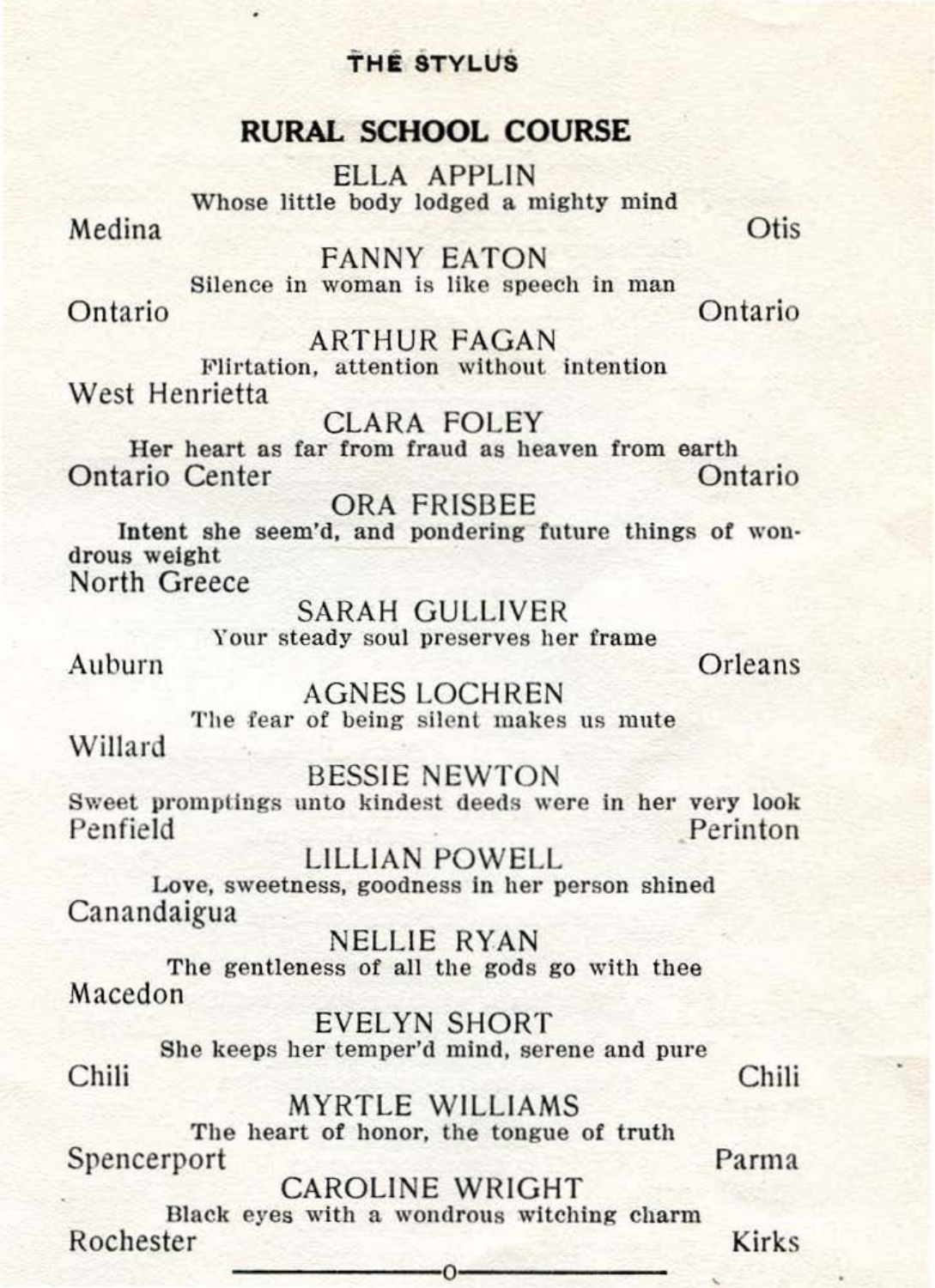

#### The Staff

**Literary Editors MARIE WELDON ESTHER HOPE ELIZABETH MACK MARJORIE WALLACE GRACE PORTER FLORENCE WARNER GLADYS CRAGBON CAROLINE WRIGHT** 

**Editor** in Chief **HAZEL JACKSON Athletic Notes ARTHUR PULVER LLOYD FITTS** The Watch Tower **MARION BANCROFT** HAROLD LATTIN **Our Funny Bones GLADYS LEVAN NELL TUBRIDY** Alumni Editor **S. JANETTE REYNOLDS '73** 

**Exchange Editor ELBERTINE CRIPPEN** Allerlei **DOROTHY HARSH** -Ca et La **ELSINA WINNE Business Managers GEORGE MINOT CARTER ANDROSS** 

#### THE SENIOR CLASS

#### By Hazel A. Jackson. Junior Normal

Best wishes to all friends and readers of the "Stylus".

The time is fast approaching when Brockport Normal will again send a large class of graduates out into the world. The class, like all others, promises great things. This prospect is made possible because of some one's sacrifice. It has meant the expenditure of much time and energy both on the part of the class itself and of the faculty. Often times, the teacher's efforts in helping classes are taken as a matter of course—and too lightly considered. It is, however, the teachers behind an institution who make that institution. Its worth is measured by the strength of their personalities. And B. N. S. may justly be proud of its teachers. In the recent death of Mr. Seely, the oldest member of the faculty, not only the senior class, but the whole school, suffered a great

16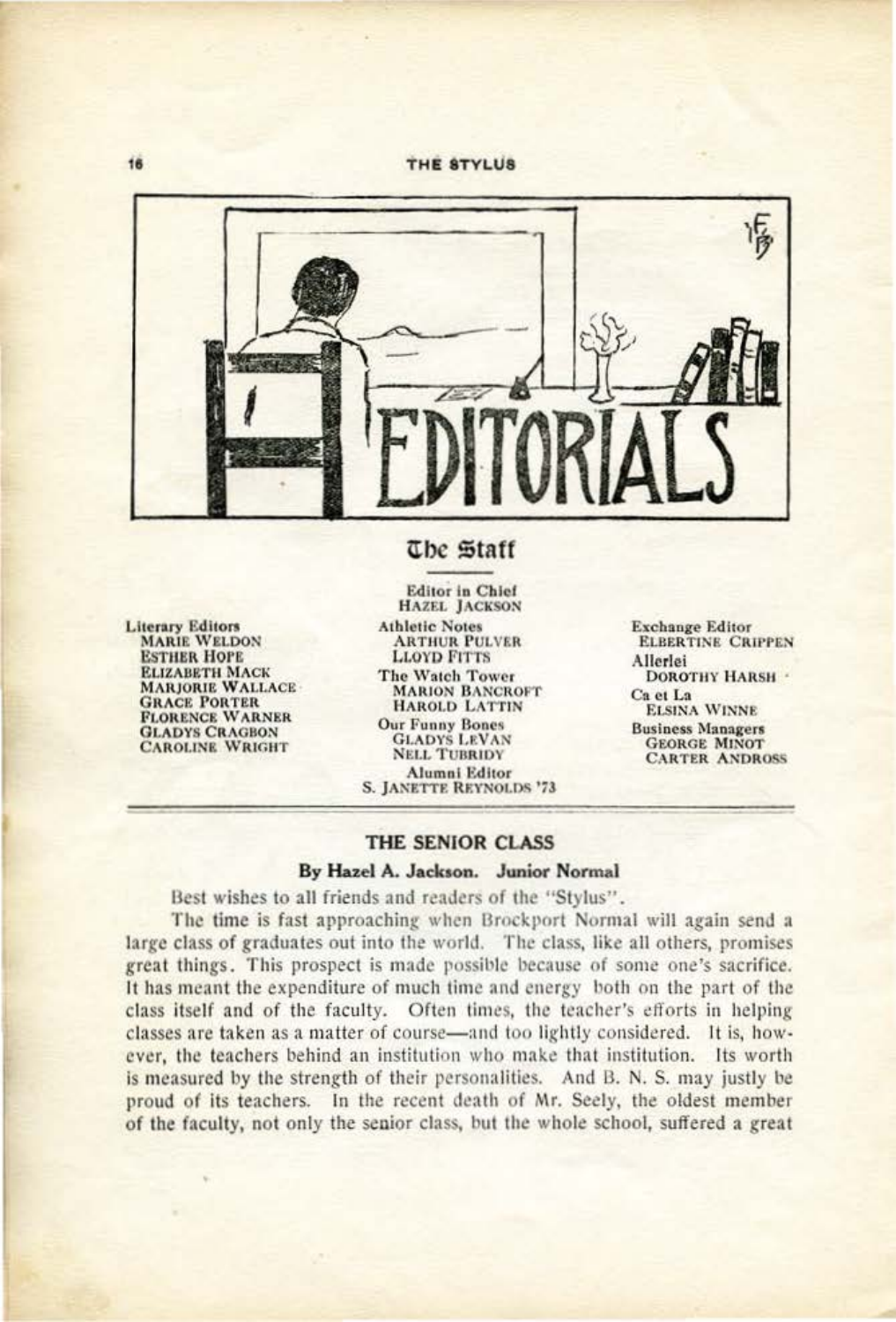loss. The class of 1915 was the last to come directly in contact with him and his influence and encouragement to worth will always be felt among its members.

• • • • • \* ,, Soon the class will only be able to cherish pleasant memories of the good times connected with this school. The few unpleasant ones are soon forgotten and only sincere pleasure and gratitude to those who made their happiness possible--can be recalled. Leaving friends and familiar surroundings for strange ones is always hard at first; but each one can remember to be himself and thus do honor to the school whose good name he is trying to defend. For in his every act a graduate casts a reflection, favorable or unfavorable, upon his alma mater. The only means of judging an institution that the outside world has, is the stability and worth of its products. Thus, in facing the duties yet to come, our senior class must put forth its best efforts so as to give our school the highest possible place in others' estimation. It rests with each one personally to come up to the responsibility thus placed upon him.

The whole school joins in wishing the class of 1915 the best possible success. We regret that they must leave us but since their departure means far greater possibilities for them we can rejoice with them in their past achievements and sincerely wish them more distinguished success in the future.

#### **COLOR DAY AT B. N.** S. **D. M. H. '16**

Brockport Normal's annual Color Day, which came on May twenty-five this year, was thoroughly enjoyed by all who wore the school colors, yellow and green, and by the school's many friends and interested visitors.

As is usual, the school gave a pageant, this year—this time "The Pied Piper of Hamelin", a pantomine based on Browning's poem of that name. Students of the Normal, High and Training departments took part in this pageant. As to how this came off, we need say very little, for the many visitors, the hand clapping and the laughing and chattering in the gymnasium after the pageant, only go to tell us, that B. N. S. was once more successful, due to the loyalty of its many students and teachers.

All throughout the day the sorority girls were busy in the beautifully trimmed gymnasium selling banners. lemonade, cream, candy and fritters as well as school colors.

Twice during the day, the Senior class gave informal dances, the school orchestra a willing and energetic band, furnishing charming music. These were much enjoyed by all the students and we hope that the informal dance given by the seniors on Color Day will soon become a tradition.

The dance at night was a great success. The Brockport Banjo club